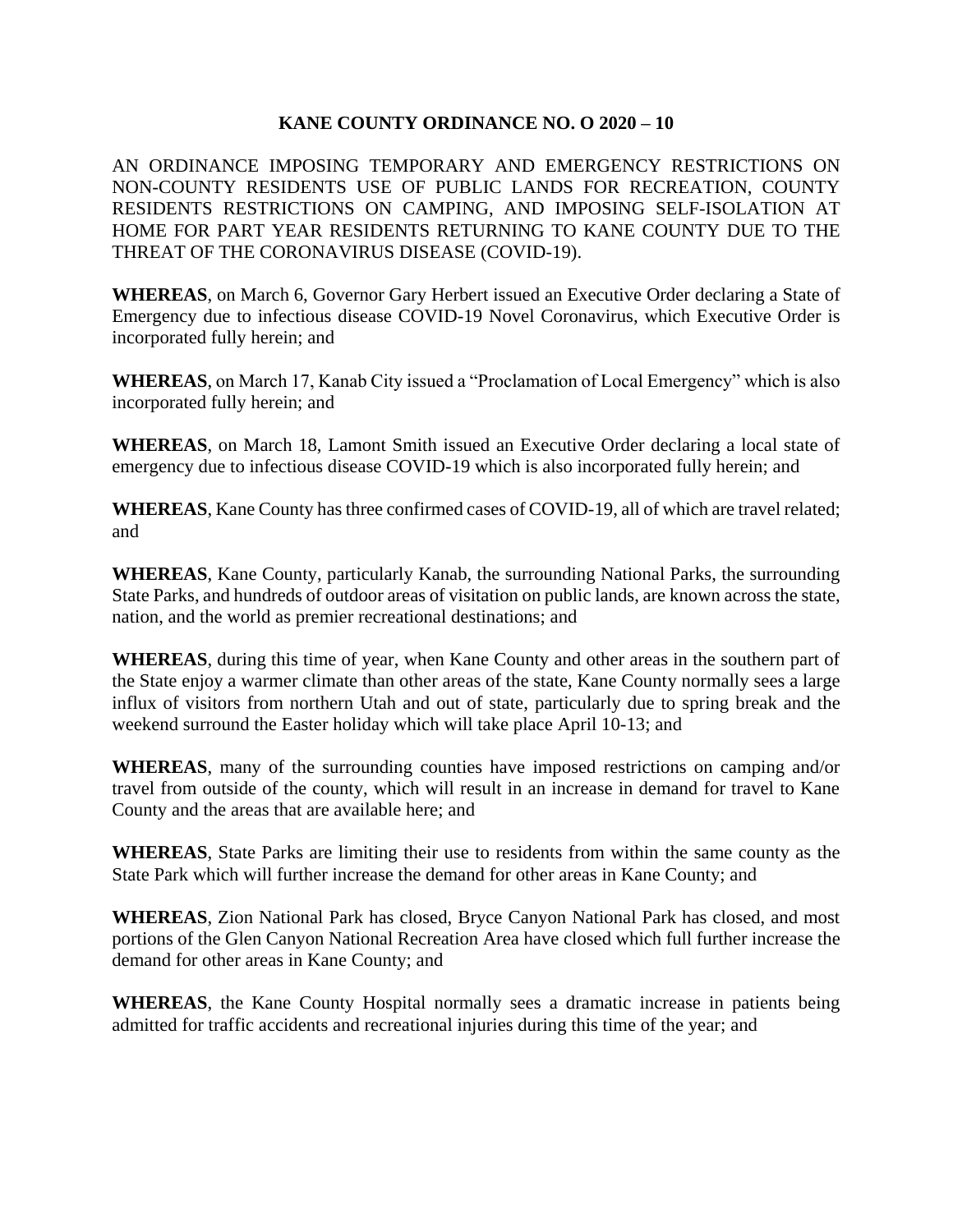**WHEREAS**, the Kane County Hospital has limited resources that are strained during Easter weekend and other weekends during this time of year due to recreational travel under normal circumstances; and

**WHEREAS**, a significant increase in demand on the medical services of the Kane County Hospital would cause a significantly increased risk of harm over the next few weeks and months as they anticipate the number of COVID-19 cases in Kane County continuing to increase; and

**WHEREAS**, limiting non-county resident use of public lands will severely limit the number of travelers and will prevent many high risk recreational activities; and

**WHEREAS**, on March 27, 2020 the Governor issued a "Stay Home, Stay Safe" directive to help protect Utahans during the COVID-19 pandemic, which specifically recommends that all travel be limited to essential travel but has no force of law to limit the travel; and

**WHEREAS**, a significant number of residents in Kane County, particularly from the Cedar Mountain area, are part year residents, whether or not their primary residence is in Kane County, and they typically return to live in Kane County during the Spring and Summer months; and

**WHEREAS**, the vast majority of partial year residents are coming from large cities such as Las Vegas, the greater Los Angeles Area, and the greater Salt Lake area, where there are large outbreaks of COVID-19 and these individuals are at high risk of having or carrying COVID-19; and

**WHEREAS**, the current scientific data indicates that a person can incubate the novel coronavirus for up to fourteen days without showing any symptoms of COVID-19 and is contagious during that period of time; furthermore, many individuals can contract COVID-19 and not show any of the typical symptoms of the disease while still being at risk of spreading the virus; and

**WHEREAS**, State and Federal medical experts recommend that the best way to prevent the spread of COVID-19 from individuals who are at a high risk of having been infected or who are infected but are asymptomatic is for those individuals to isolate in their homes for a period of fourteen days; and

**WHEREAS**, current scientific data indicates that the incubation period for COVID-19 is up to fourteen days and a person is contagious during that period of time; additionally when a person contracts COVID-19 or is suspected to have contacted COVID-19, they remain contagious for a period of at least seven days but also up to 72 hours after all symptoms have subsided; and

**WHEREAS,** the County Commission finds that this ordinance is necessary for the immediate preservation of the peace, health, or safety of the county and the county's inhabitants and therefore should be effective immediately; and

**WHEREAS**, the legislative authority for this ordinance is granted in Utah State Code, §17-53- 201 et. al. and § 17-53-208(6);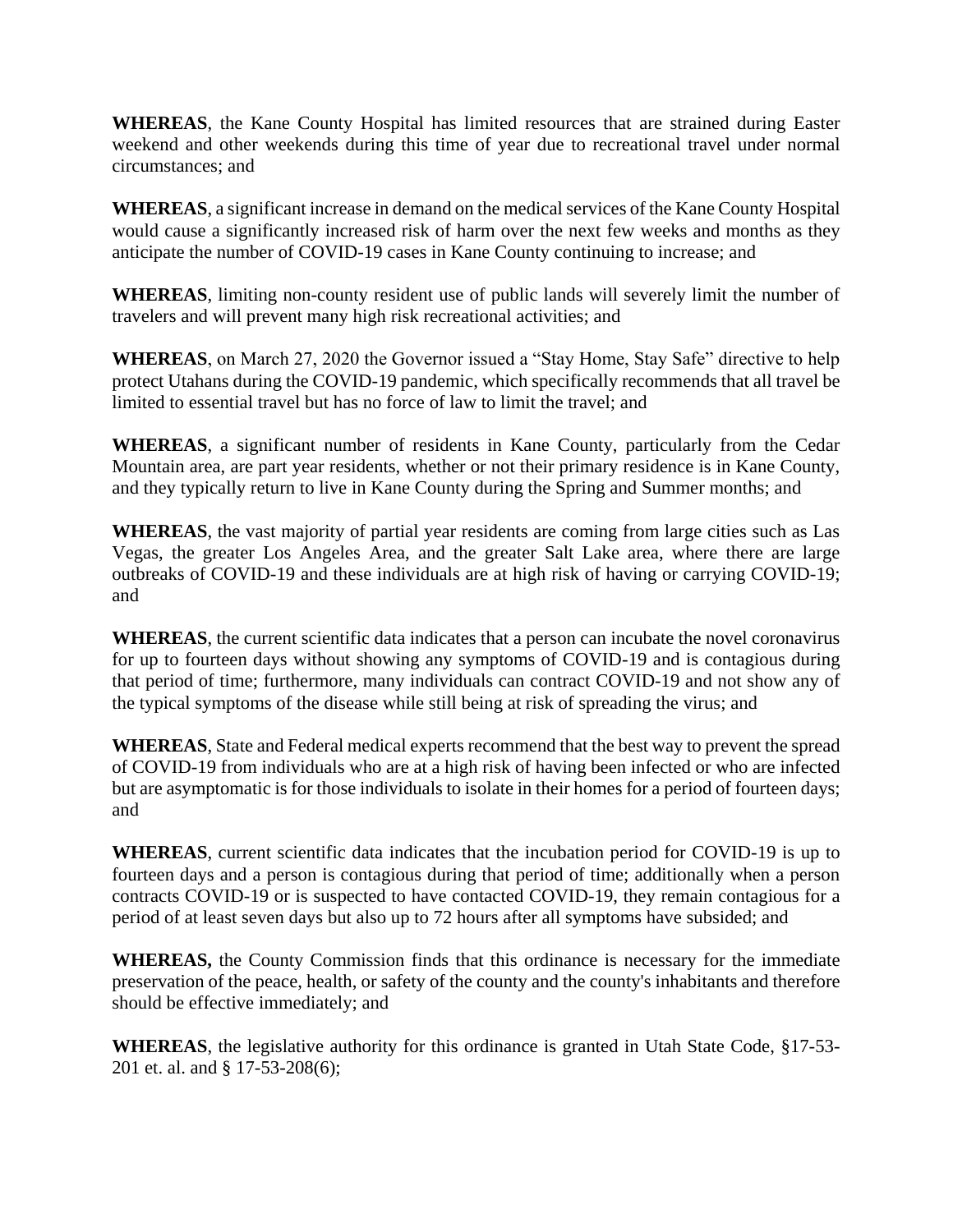## **NOW THEREFORE, THE COUNTY LEGISLATIVE BODY OF KANE COUNTY, STATE OF UTAH, ORDAINS AS FOLLOWS:**

- 1. Definitions.
	- a. Part-Year Resident: Any person who regularly resides in Kane County for less than a full year and who has resided in any area where there is an outbreak of COVID-19 within the last two months.
	- b. Self-Isolate at Home: Remain at home and have no physical contact with any individual outside of household members. A person in a household required to Self-Isolate at Home may leave the home to obtain necessary medical care or to obtain necessary food and supplies but only if another individual not under the requirement to Self-Isolate at Home is not available to assist in obtaining necessary food and supplies. A person subject to Self-Isolation at Home is allowed to go outside their home while still remaining on the property surrounding the home so long as other social distancing guidelines are able to be met.
- 2. Non-County Resident Use of Public Lands:
	- a. Any and all public lands in the unincorporated areas of the county may only be accessed by current county residents or owner of real property in the county for recreational activities, including but not limited to: camping, hiking, ATV use, sightseeing, boating, rafting, or other similar recreational activities. All persons shall comply with state and federal social distancing guidelines while accessing public lands.
	- b. Any individual who is not a current resident of the County or does not own real property in the County may enter and leave the county for travel related purposes only but may not access any public lands for recreational purposes as set forth in this Section 2a.
	- c. Nothing in this Ordinance shall be construed to limit agriculture or other nonrecreational economic activity that is currently authorized on public lands.
- 3. Camping Restrictions. County residents may engage in over-night camping that is otherwise allowed so long as any single group is limited to ten people or a single household and each group is located at least 50 yards away from any other group.
- 4. State Parks. Any usage of State Parks in Kane County is limited to current residents of Kane County.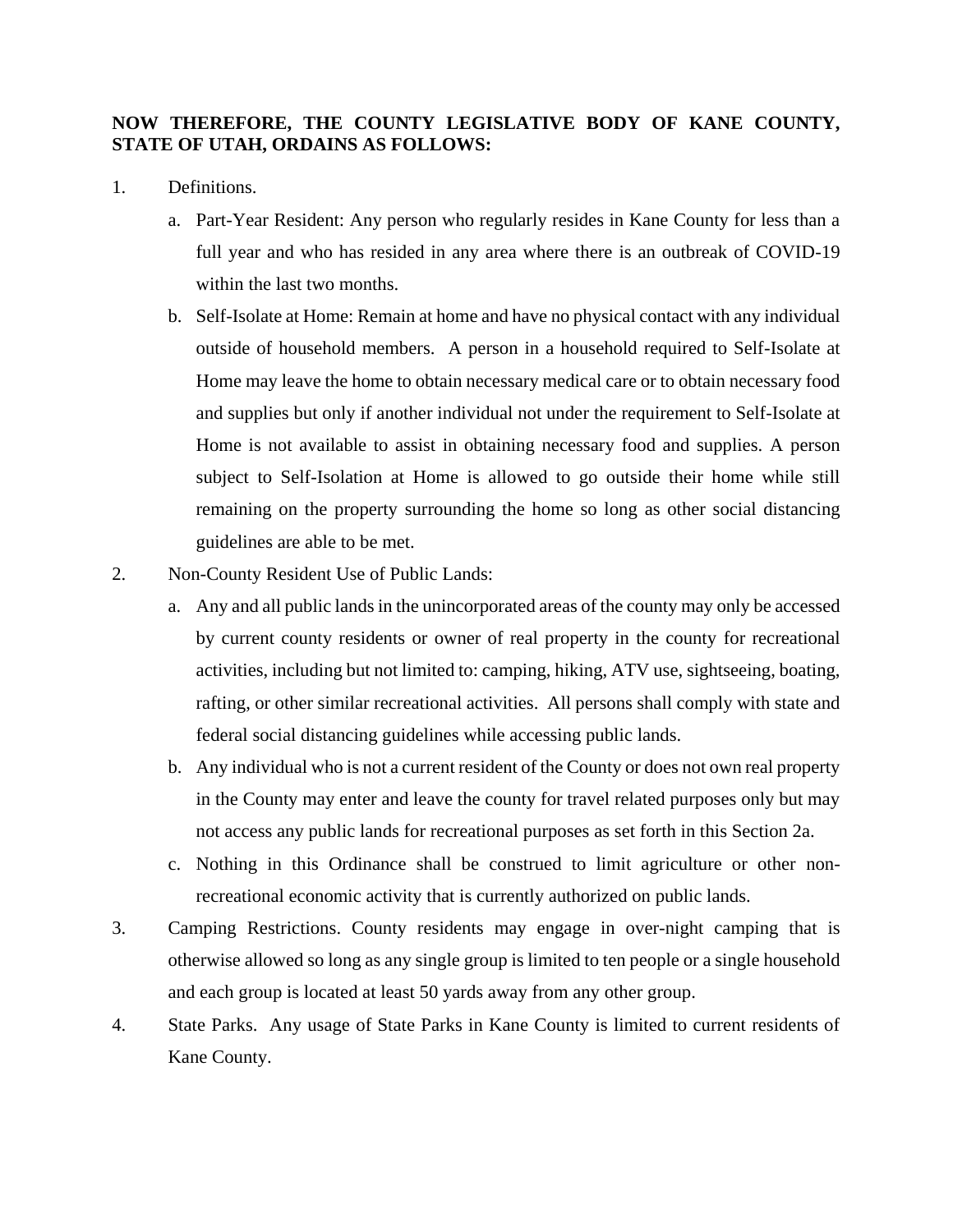- 5. Self-Isolation at Home for Returning Part-Year Residents: Any Part-Year Resident, and the persons entire household, who has returned to reside in Kane County, or will return to reside in Kane County between now and May 1, unless such deadline is extended by Executive Order of the Kane County Commission Chair, shall Self-Isolate at Home for the following periods: a) a minimum period of fourteen days from the date of returning to Kane County, b) if, upon returning to Kane County or during the first fourteen days after returning to Kane County, a person or any person in the same household experiences symptoms of COVID-19, a period of 72 hours after any symptoms have subsided, c) for any person that has tested positive for COVID-19, and for any other members of the household, a period of seven days after testing positive or 72 hours after any symptoms have subsided, whichever is longer.
- 6. Any person who knowingly violates this ordinance is guilty of a class B misdemeanor.
- 7. This ordinance shall be effective immediately and shall continue until April 22, unless extended by Executive Order of the Commission Chair for no longer than an additional 30 days.
- 8. The County Sheriff, where allowed by law, is authorized to place appropriate signage to encourage compliance with this ordinance. The County Sheriff is encouraged to work with the BLM Paria River District Office to coordinate appropriate signage on BLM managed lands.
- 9. The County Emergency Manager and the Office of Tourism Director are directed to disseminate this ordinance to the public along with messaging that strongly encourages all non-county residents to delay their travel to Kane County until state and federal guidelines lift non-essential travel recommendations.

## **//** End of Ordinance

This Ordinance shall be deposited in the Office of the County Clerk, and shall take effect immediately upon publication in the Southern Utah News.

The County Clerk is directed to publish a short summary of this Ordinance with the name of the members voting for and against, together with a statement that a complete copy of the ordinance is available at the Office of the County Clerk, for at least one publication in a newspaper of general circulation in the county, or as otherwise permitted and required by Utah State Law.

ADOPTED this 7th day of April 2020.